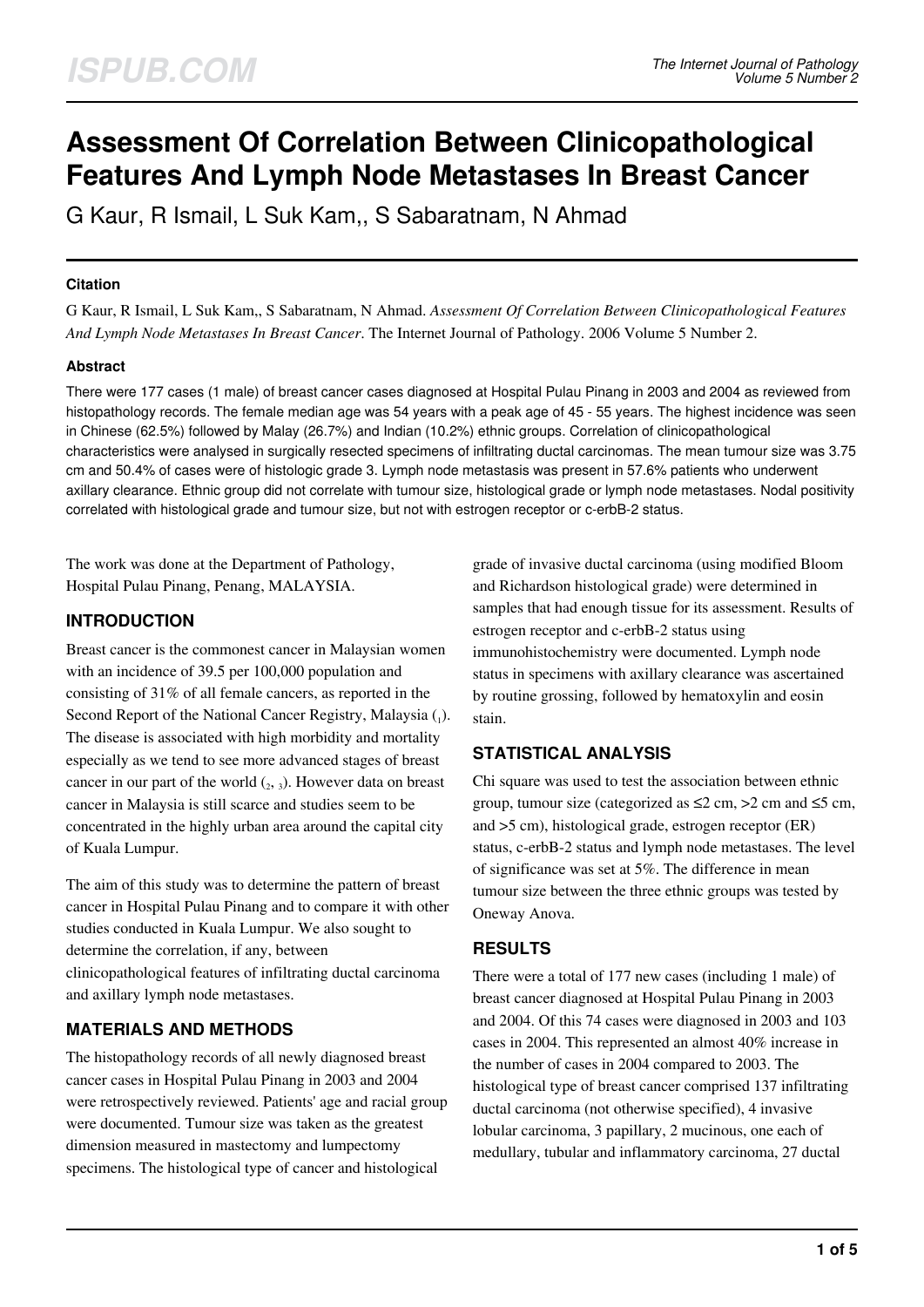carcinoma in situ and 1 Non Hodgkin lymphoma.

All patients were female except for one male who had invasive ductal carcinoma. The median age for females was 54 years (range 29 to 90 years) with a peak age of  $45 - 55$ years. The racial breakdown comprised 110 Chinese (62.5%), 47 Malay (26.7%), 18 Indian (10.2%) and 1 Indonesian. When considering only patients who had mastectomy or lumpectomy, the racial breakdown was 65 Chinese (60.7%), 30 Malay (28.0%) and 12 Indian (11.2%) The mean tumour size of infiltrating ductal carcinoma as measured in mastectomy and lumpectomy specimens  $(n =$ 107) was 3.75 cm (range 0.6 cm to 9.8 cm). The size of infiltrating ductal carcinoma (IDC) tumours at presentation is tabulated in table 1 and the histological grade of IDC, in table 2. The mean tumour size for invasive lobular carcinoma was 4.5 cm, papillary carcinoma – 4.0 cm and mucinous carcinoma – 3.2 cm.

#### **Figure 1**

Table 1: Size of primary breast tumour

| Mean tumour size    | Number of cases (Percentage of<br>total)<br>$(n = 107)$ |
|---------------------|---------------------------------------------------------|
| $\leq$ 2cm          | 26 (24.3%)                                              |
| $>2$ cm, $\leq$ 5cm | 60 (56.1%)                                              |
| >5cm                | 21 (19.6%)                                              |

#### **Figure 2**

Table 2: Histologic grade of invasive ductal carcinoma (modified Bloom-Richardson)

| Histologic grade | Number of cases (Percentage of total)<br>$(n = 123)$ |
|------------------|------------------------------------------------------|
| 1                | 14 (11.4%)                                           |
| 2                | 47 (38.2%)                                           |
| 3                | 62 (50.4%)                                           |

Of a total of 102 cases stained for estrogen receptor and cerbB-2, 43 (42%) were ER-positive and 39 (38%) were cerbB-2 positive. ER-positive was seen in 27 of 63 Chinese patients, 10 of 30 Malays and 6 of 12 Indians, while cerbB-2 was positive in 25 Chinese, 11 Malays and 3 Indian patients (Figure 1).

### **Figure 3**

Figure 1: Immunohistochemistry showing c-erbB-2 positive membrane staining of breast cancer cells, x 200 magnification.



Fifty three (57.6%) of the 92 patients who underwent mastectomy and axillary clearance demonstrated histological evidence for nodal metastases. The total number of lymph nodes retrieved from surgically resected specimens during grossing ranged from 4 to 39 lymph nodes with the number of positive nodes varying from 1 to 28. On average, half of the lymph nodes sampled contained metastatic deposits (Figure 2).

## **Figure 4**

Figure 2: Histology showing metastatic deposits in lymph node from a primary breast cancer, x 40 magnification.



# **STATISTICAL ANALYSIS**

For statistical analysis, only the 107 cases where a mastectomy or lumpectomy was done were included. There was no correlation between ethnic group and tumour size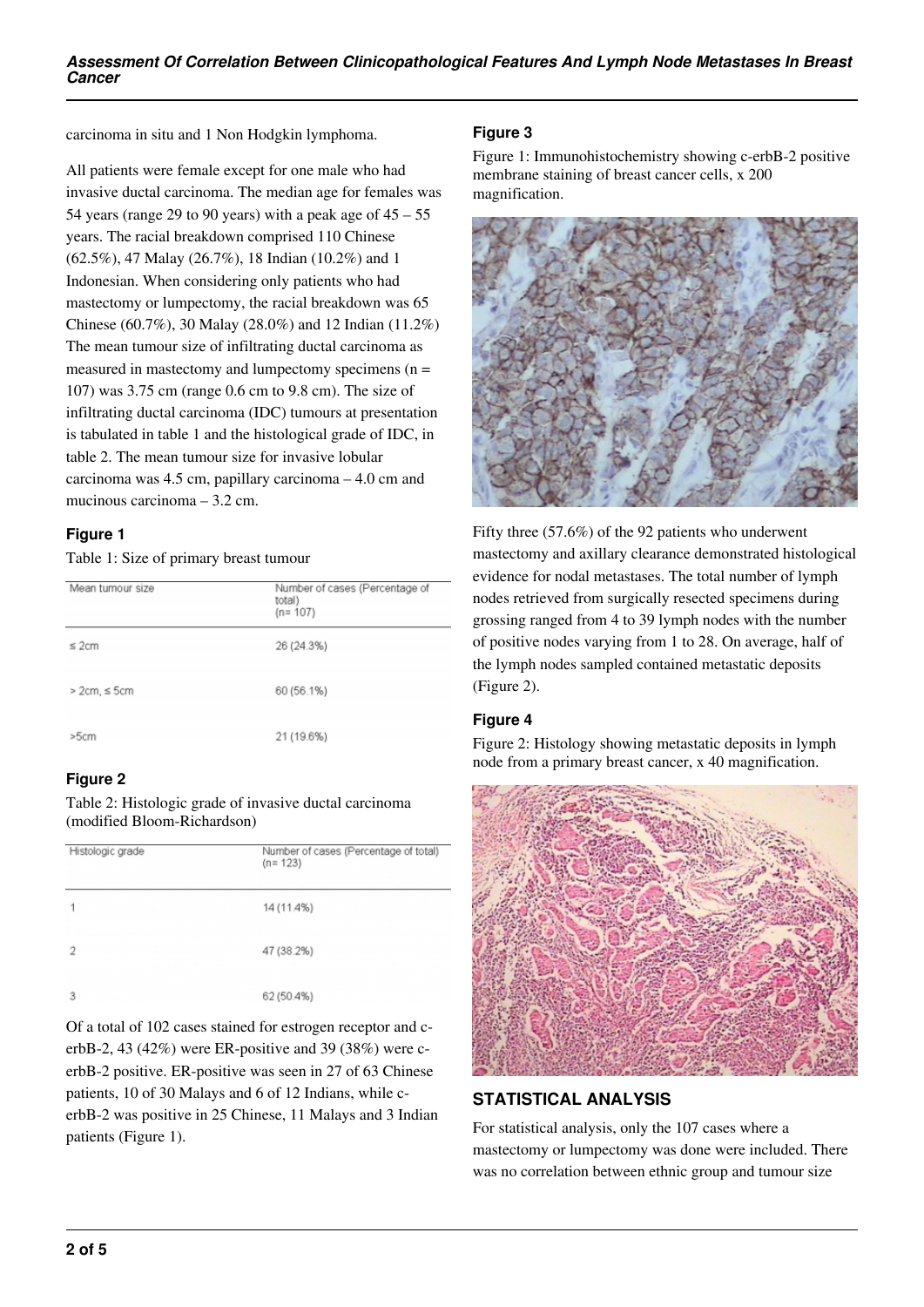(categorized or mean size), histological grade or lymph node metastases. Lymph node metastases correlated significantly with tumour histologic grade ( $p = 0.050$ ) but not with estrogen receptor or c-erbB-2 status. When tumour size was categorized into 3 groups (as in table 1), there was no association between lymph node metastases and tumour size  $(p = 0.067)$ . However there was a significant association with lymph node metastases when tumour size was categorized into  $\leq$  2 cm or  $>$  2 cm (p = 0.032). There was no significant association between race and ER or c-erbB-2 status.

## **DISCUSSION**

There is a dearth of data on breast cancer in Malaysia although it is recognized as the most common cancer and the leading cause of cancer deaths in women  $(_1)$ . Through a pubmed search there are only a few published reports on breast cancer in Malaysian women. The crude incidence is estimated at 39.5 per 100,000 population  $_{(1)}$ . There were a total of 177 newly diagnosed breast cancer cases in HPP in two years with a significant increase in the second year (103 cases) compared to the previous year (77 cases). The number of new cases of breast cancer diagnosed in two centres in Kuala Lumpur was approximately 120 to 200 cases per year (2 ). Our study showed a median age of 54 years and peak age of 45 to 55 years with approximately 40% of patients below 50 years old. This is comparable with data previously reported in Malaysia where the incidence of cases below 50 years old reached 50%  $_{(1,2,3)}$ . The significantly higher incidence of breast cancer in Chinese women (62.5% of patients) is in concordance with the Second Report of the National Cancer Registry, Malaysia though another study conducted in Kuala Lumpur Hospital found that breast cancer incidence was highest among the Malay ethnic group, followed by Chinese and Indians  $_{1,2}$ ,  $_{3}$ ). This difference reflects the local racial population in the different areas where the studies were conducted, Chinese being the major ethnic group in Penang state where HPP is the main government hospital.

The assessment of correlation between various clinicopathological features and lymph node metastases was done to gain a better insight into its prognostication in breast cancer, considering that nodal metastases is the best single prognostic indicator in breast cancer.

Tumour size is an important indicator for overall survival as clearly shown by its inclusion in the TNM Staging System

for breast cancer  $\left(_{4}, 5\right)$ . Nodal positivity is significantly correlated with large tumour size (>10 mm). In our study the majority of infiltrating ductal carcinoma tumours was larger than 2 cm (75.7%) with a mean size of 3.75 cm at presentation. Almost 20% of cases were more than 5 cm in size. Though the average tumour size is smaller than that quoted in other studies in Kuala Lumpur (average tumour size of 4.2 cm to 5.4 cm), this still meant that the majority of cases are diagnosed at a locally advanced stage. Cancers were observed to be larger among the Malay ethnic group in previous reports though we could not substantiate it in our study  $({}_{2}, {}_{3})$ . There was a positive association between lymph node metastases and tumour size when the latter was categorized as ≤2 cm or >2 cm. Hence T2 breast cancer had a higher probability to metastasize to axillary lymph nodes compared to T1 stage tumours.

In our study about 50% of infiltrating ductal carcinomas was poorly differentiated (grade 3) with a tendency of higher grade tumours to metastasize to axillary lymph nodes. This suggests that histologic grade would be a valuable prognostic factor in breast cancer. However other reports show conflicting and inconclusive results which at the moment does not support the addition of histologic grade into the AJCC staging system for breast cancer  $(_6)$ .

Estrogen is a weak prognostic indicator but a good predictor of response to endocrine therapy  $(7, 8)$ . They are found to some degree in 50-80% of breast tumours though studies done in Nigeria report a much lower frequency of  $25\%$  ( $_{9}$ ,  $_{10}$ ,  $_{11}$ ). In our study 42% of cases were ER-positive. The pathologists involved in the study set a low cut-off point for a positive interpretation of the assay and immunohistochemical staining was always done in tandem with controls. Therefore this result is a true value. It was interesting to note that higher grade tumours were associated with ER-negative assays (p=0.004). This is comparable with the studies done in Nigeria where high grade breast tumours were more likely to be ER-negative  $\binom{10, 11}{10, 11}$ .

The c-erbB-2/HER2 gene is usually reported to be amplified in about 10-30% of breast cancers  $_{(12)}$ . Its overexpression is more prevalent in higher grade tumours compared to low grade tumours  $\binom{10}{10}$  13). Our study showed 38% of infiltrating breast carcinomas to be c-erbB-2 positive. Though not statistically significant, there was a higher frequency of positivity in grade 2 (41%) and grade 3 (40%) invasive breast cancer compared to grade 1 tumours (23%). It should be cautioned that there is subjectivity and a lack of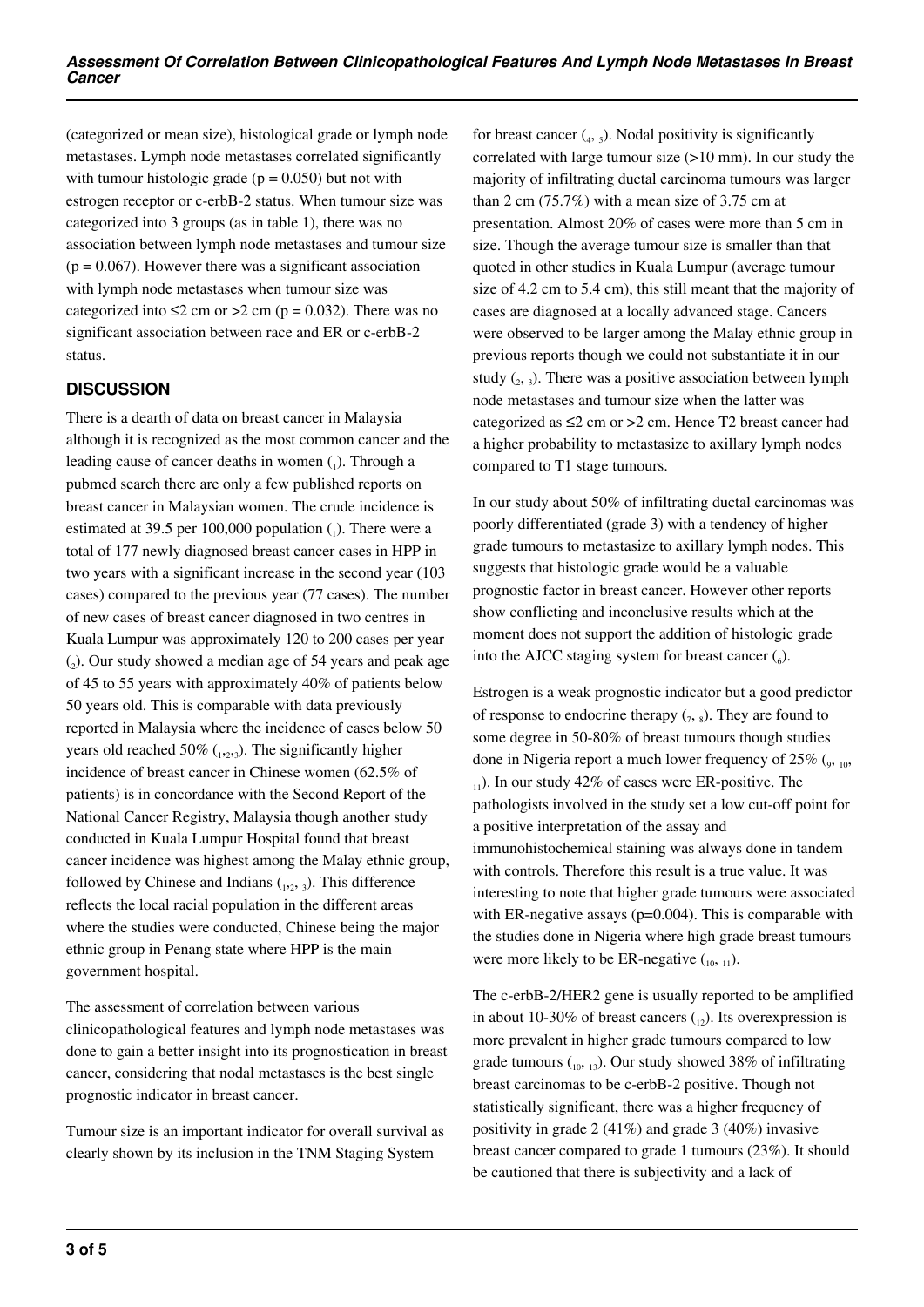standardization in the interpretation of immunohistochemical staining of this receptor protein, even more so prior to the implementation of the more recent scoring system. This factor may have contributed to the higher than usual frequency of c-erbB-2 positivity.

Overexpression of c-erbB-2 and absent estrogen receptor status is often associated with aggressive tumours and poor prognosis (s). In our study lymph node metastases was not associated with these biological markers, as similarly reported by Arisio and colleagues who did not find any significant correlation between nodal positivity and ER, PR or c-erbB-2 status in invasive breast cancers of <2 cm size.  $_{(14)}$ . A negative relationship between ER and c-erbB-2 expression has been reported in other studies as well as in the authors personal experience, but this could not be substantiated in our study ( $p = 0.97$ ) ( $_{13}$ ).

More than half of the patients (57.6%) in our study had evidence of lymph node metastases and thus constituted advanced stage, which again reiterates the late stage of presentation in Malaysian women.

## **CONCLUSION**

The study shows a high incidence and predominance of breast cancer in Malaysian Chinese women. Majority of patients present at a locally advanced stage with cancers larger than 2 cm, and associated with poorly differentiated histology, estrogen receptor-negative and lymph node metastases. It is hoped that greater public awareness and future breast screening programmes will promote early detection of breast cancer.

#### **References**

1. Lim GCC, Halimah Yahaya (Eds). Second report of the National Cancer Registry. Cancer incidence in Malaysia 2003. National Cancer Registry. Kuala Lumpur. 2. Hisham AN, Yip CH. Spectrum of breast cancer in Malaysian women: overview. World J Surg 2003; 27(8): 921-3.

3. Hisham AN, Yip CH. Overview of breast cancer in Malaysian women: Problem with late diagnosis. Asian J Surg 2004; 27(2): 130-3.

4. Greene FL, Page DL, Fleming ID, et al. AJCC Cancer Staging Manual, sixth edition. New York, NY, Springer-Verlag, 2002.

5. Mirza AN, Mirza NQ, Vlastos G, Singletary SE. Prognostic factors in node-negative breast cancer. A review of studies with sample size more than 200 and follow-up more than 5 years. Ann Surg, 2002; 235(1): 10-26. 6. Singletary SE, Allred C, Ashley P, et al. Revision of the American Joint Committee on Cancer Staging System for Breast Cancer. J Clin Oncol, 2002; 20(17): 3628-36. 7. Ravaioli A, Bagli L, Zucchini A, Monti F. Prognosis and prediction of response in breast cancer: the current role of the main biological markers. Cell Prolif, 1998; 31(3-4):

113-26. 8. Rogers CE, Loveday RL, Drew PJ, Greenman J. Molecular prognostic indicators in breast cancer. Eur J Surg Oncol, 2002; 28(5): 467-78.

9. Elledge RM, Osborne CK. Oestrogen receptors and breast cancer. BMJ, 1997; 314:1843-4.

10. Gukas ID, Jennings BA, Mandong BM, et al. Clinicopathological features and molecular markers of breast cancer in Jos, Nigeria. West Afr J Med, 2005;24(3):209-13. 11. Ikpatt OF, Ndoma-Egba R. Oestrogen and progesterone receptors in Nigerian breast cancer: relationship to tumour histopathology and survival of patients. Cent Afr J Med, 2003;49(11-12):122-6.

12. Prati R, Apple SK, He J, et al. Histopathologic characteristics predicting HER-2/neu amplification in breast cancer. Breast  $\hat{J}$ , 2005; $1\hat{1}(6)$ :433-9.

13. Looi LM, Cheah PL. C-erbB-2 oncoprotein amplification in infiltrating ductal carcinoma of breast relates to high histological grade and loss of oestrogen receptor protein. Malays J Pathol, 1998;20(1):19-23. 14. Arisio R, Sapino A, Cassoni P, et al. What modifies the relation between tumour size and lymph node metastases in T1 breast carcinomas? J Clin Pathol, 2000; 53:846-50.